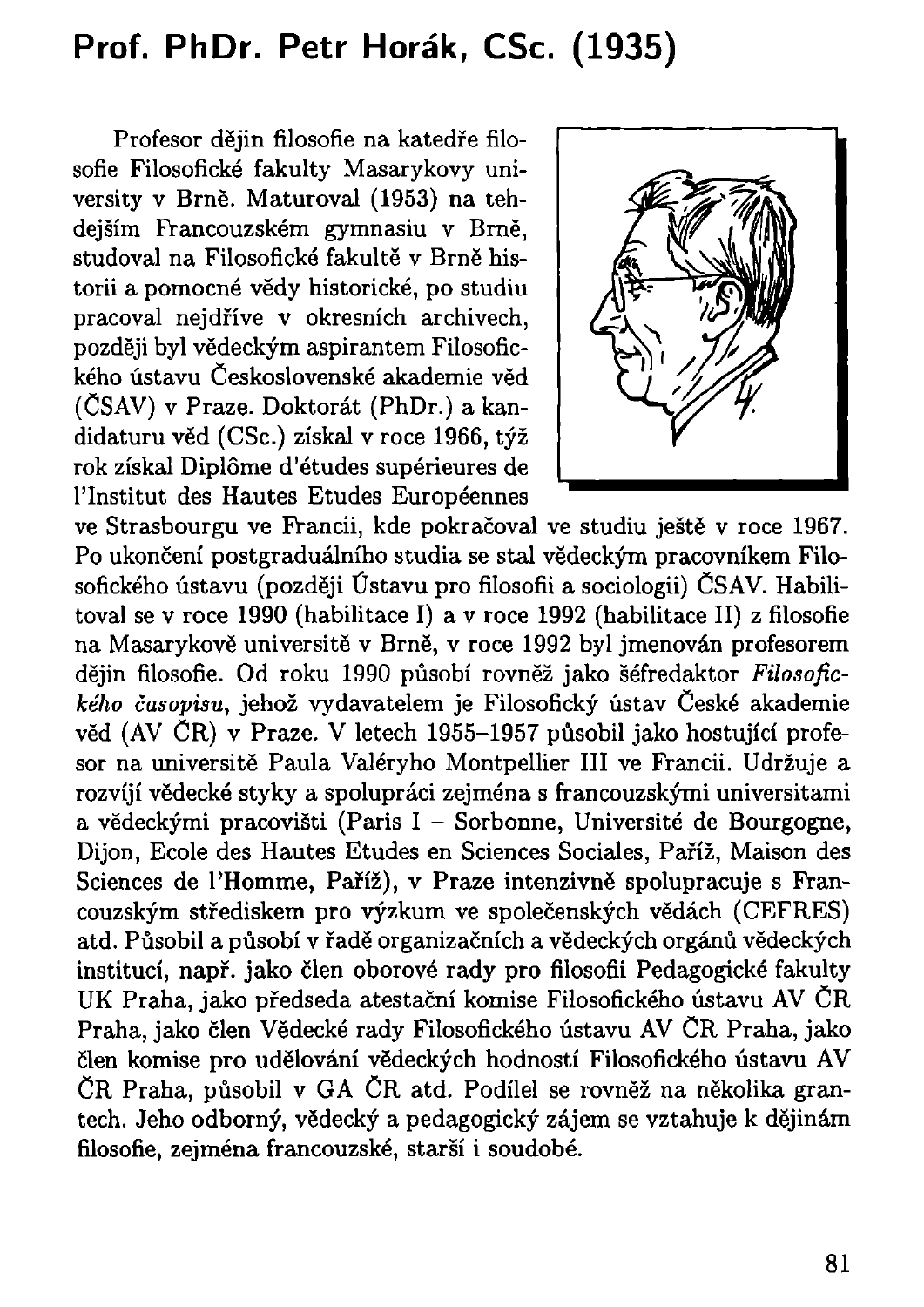Petr Horak is professor of philosophy at the Department of Philosophy, Faculty of Philosophy of Masaryk University in Brno. He studied history and ancillary historical sciences at the Faculty of Philosophy and after graduation he worked in district archives. He obtained his PhDr and Ph.D. degrees in 1966 as well as the Diplôme détudes supérieures de l'Institut des Hautes Etudes Européennes in Strasbourg in France where he continued studies in 1967. After he obtained his PhD degree he worked as a scientist in the Philosophical Institute (later the Institute for Philosophy and Sociology) of the Czech Academy of Sciences. In 1990 he qualified as associate professor (I) and in 1992 (II) of philosophy at Masaryk University in Brno and in 1992 he was appointed full professor of the history of philosophy. Since 1990 he has been editorin-chief of the *Philosophical Magazine* in Prague. In 1995-1997 he was visiting professor at Paul Valéry University in Montpellier III in France. He maintains and further develops scientific contacts and co-operation especially with French universities and scientific institutions (Paris I - Sorbonne, Université de Bourgogne, Dijon, Ecole des Hautes Etudes en Sciences Sociales, Paris, Maison des Sciences de lHomme, Paris). He carries out intensive co-operation with the French Centre for Research in Social Sciences (CEFRES) in Prague etc. His professional, scientific and educational bearings are related to the earlier and present history of philosophy, particularly French.

Professor für Philosophiegeschichte auf dem Institut für Philosophie der Philosophischen Fakultät der Masaryk-Universität Brünn. Nach der Abitur auf dem Französischen Gymnasium in Brünn (1953) studierte er Geschichte und historische Hilfswissenschaften auf der Philosophischen Fakultät in Brünn; nach dem Studiumabschluß arbeitete er zunächst in Bezirksarchiven, später als wissenschaftlicher Mitarbeiter auf dem Institut für Philosophie der TschAdW in Prag. Seine Doktorarbeit verteidigte er 1966, im selben Jahr gewann er auch der erste wissenschaftliche Grad (CSc). Noch im jähre 1967 konnte er sein Studium in Strasbourg in Frankreich weiterführen, wo er Diplôme d'études supérieures de l'Institut des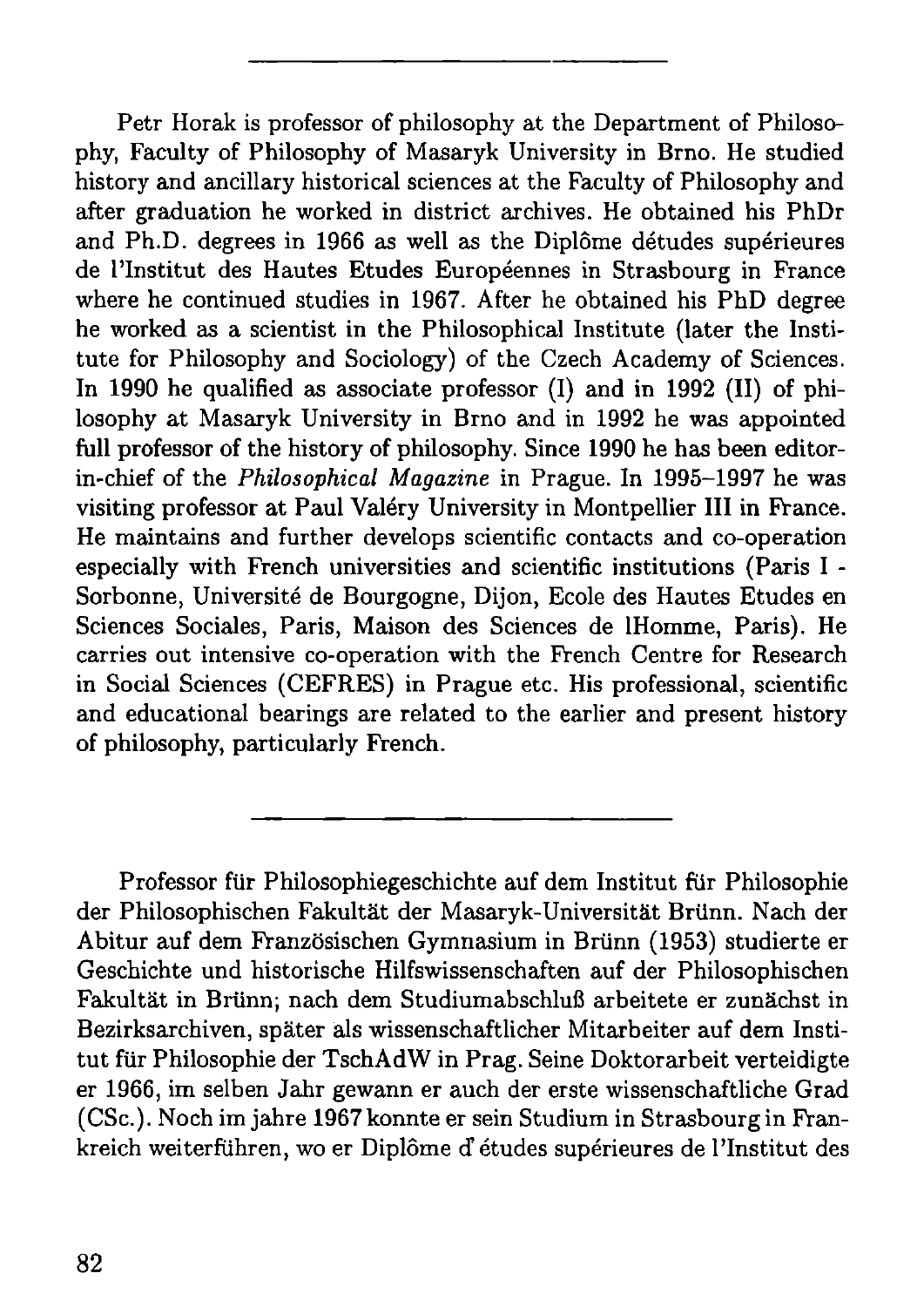hautes Etudes Européennes bekamm. Nach dem postgradualen Studium wurde er zum wissenschaftlichen Facharbeiter auf dem Institut für Philosophie (später Institut für Philosophie und Soziologie) der TschAdW. Er habilitierte sich 1990 (erste Habilitation) und 1992 (zweite Habilitation) für Philosophie auf der Masaryk-Universität in Brünn; 1992 wurde er zum Professoren für Philosophiegeschichte berufen. Seit 1992 arbeitet er als Leiter der *Philosophischen Zeitschrift,* die vom Institut für Philosophie der TschAdW herausgegeben wird. In den Jahren 1995-1997 wirkte er als Gastprofessor auf der Paul **Valery**-Universität Montpellier III in Frankreich. Er entwickelt wissenschaftliche Zusammenarbeit besonders mit französischen Universitäten und wissenschaftlichen Instituten (Paris I - Sorbonne, Université de Bourgogne, Dijon, Ecole des Hautes Etudes en Sciences Sociales, Paris, Maison des Sciences de l'Homme, Paris), in Prag arbeitet er intensiv mit dem Französischen Zentrum für die sozialwissenschaftliche Forschung (CEFRES) zusammen, usw. Er wirkte und wirkt in vielen organisatorischen und wissenschatlichen Ausschüße der wissenschftlichen Institutionen, z. B. als Vorsitzender der Kommission für die Gutachtungen auf dem Institut für Philosophie der TschAdW in Prag, als Mitglied der Kommission für die Verleihung der wissenschaftlichen Graden, usw. Sein wissenschaftlicher und pädagogischer Hauptpunkt bilden die Geschichte der älteren wie auch gegenwärtigen französischen Philosophie.

Prof. PhDr. Petr Horák, CSc., professeur titulaire des universités; enseigne l'histoire de la philosophie au Département de la philosophie à la Faculté des Lettres de l'Université Masaryk de Brno. Né le 5. 9. 1935 à Brno, où il a passé son baccalauréat (1953) au Lycée français de Brno. Il a étudié ensuite l'histoire et l'archivistique à l'Université Masaryk; après l'avoir obtenu la maîtrise en histoire et après son service militaire, il a travaillé aux archives avant de devenir le doctorand à l'Institut de Philosophie de l'Académie tchécoslovaque des Sciences à Prague (CSAV). Il a obtenu son doctorat (PhDr.) et son PhD (CSc.) en 1966, en même année il a obtenu le Diplôme d'études supérieures de l'Institut des Hautes Etudes Européennes de Strasbourg en France. Après avoir terminé ses études, il a travaillé en fonction de chercheur; ensuite en fonction de directeur de recherches à l'Institut de philosophie dénomé en Institut